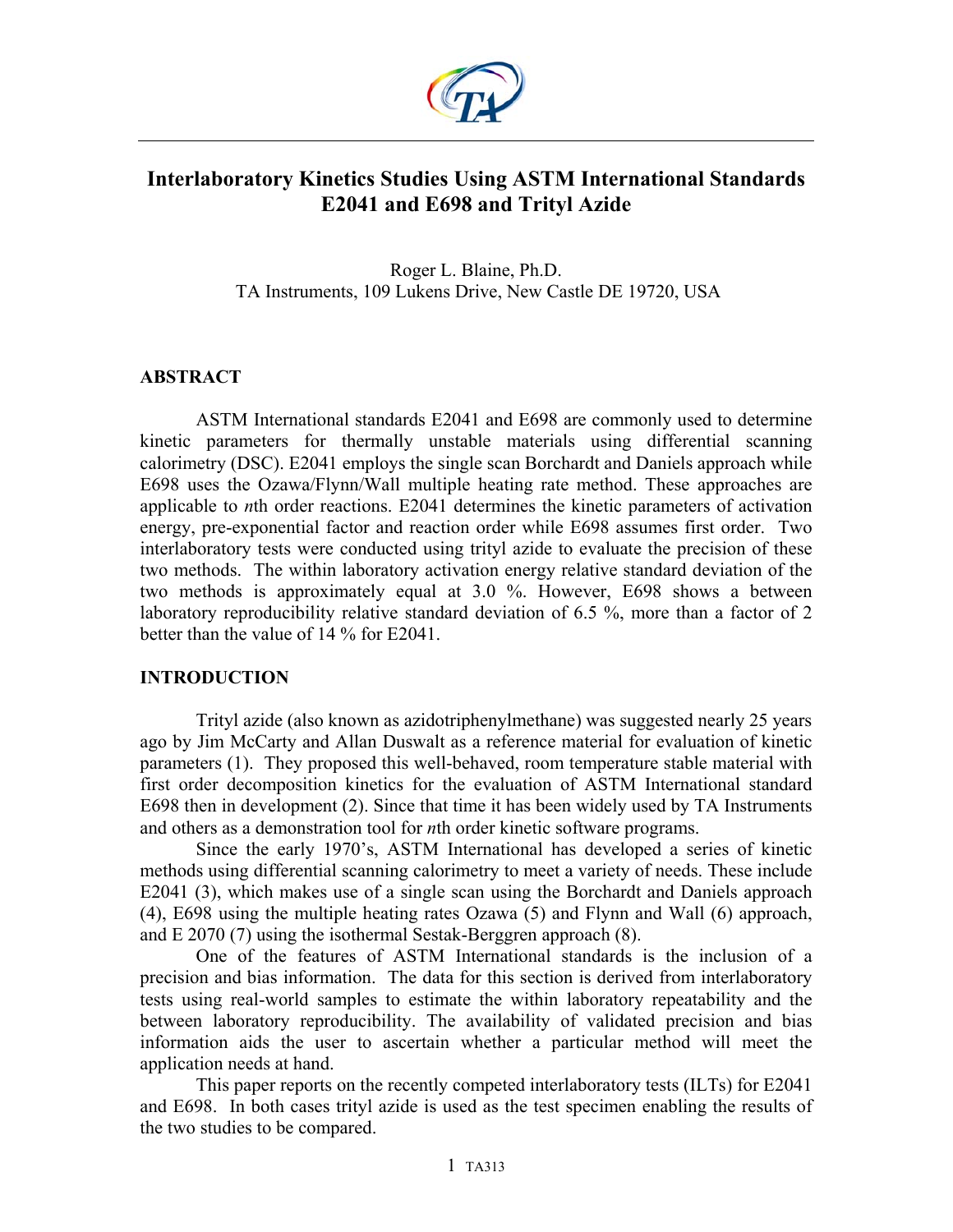### **EXPERIMENTAL**

The trityl azide used in these ILTs was obtained from Pfaltz and Bauer (Waterbury, CT) and is supplied as 95 % purity powder. The thermogravimetric decomposition profile and DSC thermal curve for the specimen are shown in Figure 1 as their overlay. The DSC profile (at the bottom) shows a melting endotherm near 60.3°C and a smooth continuous exothermic decomposition peaking near 230°C. The TGA weight loss profile (at the top) is also smooth and continuous although the first derivative (in the middle) appears to have a slight low temperature shoulder.



Figure 1 - TGA, Derivative TGA and DSC Profiles for Trityl Azide

Interlaboratory test packages for each method were sent to 15 volunteer laboratories. Results received are identified in Table 1 for the E2041 Borchardt and Daniels method. For the E698 Ozawa/Flynn/Wall approach, the 10 laboratories illustrated in Table 2 supplied results. (The author wishes to express thanks to all of the participants without whose effort this work would not be possible.) For E2041, each laboratory was asked to determine activation energy, logarithm of the pre-exponential factor and reaction order in a series of 5 replicates. For E698, the participants were asked to perform the determination at a series of 5 different heating rates.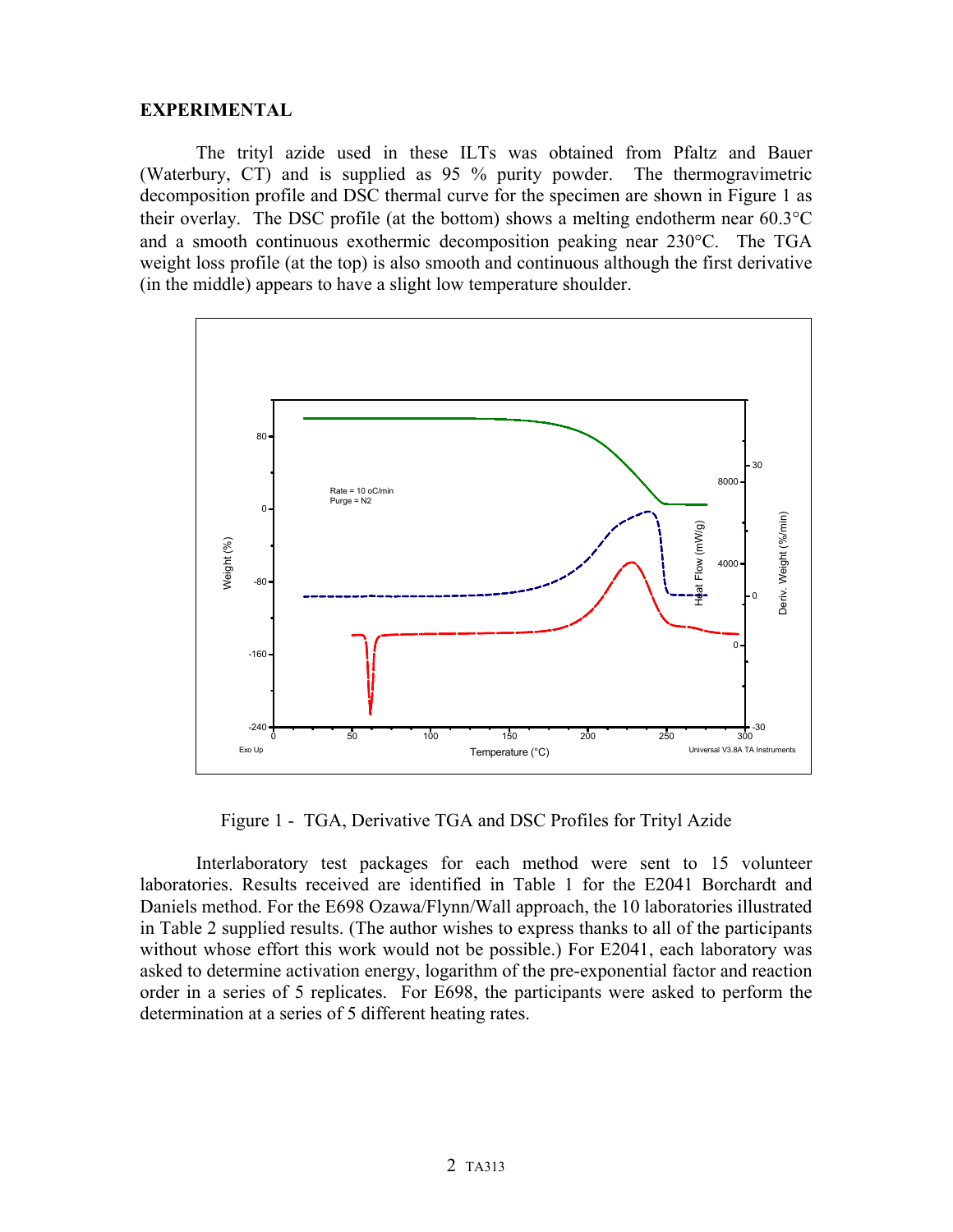| <b>WORKER</b>            | <b>AFFILIATION</b>           | <b>LOCATION</b>             |
|--------------------------|------------------------------|-----------------------------|
|                          | -----------------            | ------------                |
| Ramon Artiaga            | Univ. de Coruna              | Ferrol, PS                  |
| <b>Bob Behme</b>         | <b>Science Resources</b>     | Evansville, IN              |
| <b>Roger Blaine</b>      | <b>TA Instruments</b>        | <b>New Castle, DE</b>       |
| <b>Bruce Cassel</b>      | <b>TA Instruments</b>        | <b>Brookfield, CT</b>       |
| <b>Robert Fouchard</b>   | <b>Canadian Explos. Res.</b> | Ottawa, ON                  |
| <b>Tom Gallagher</b>     | <b>Akzo Nobel</b>            | Dobbs Ferry, NY             |
| Laura Littlejohn         | <b>Ashland Spec. Chem.</b>   | Dublin, OH                  |
| <b>Coleen McFarland</b>  | <b>Polymer Diagnostics</b>   | Avon Lake, OH               |
| <b>Steffen Neuenfeld</b> | Merck                        | Damstadt, GR                |
| <b>Stephane Ruelle</b>   | <b>CONDAT</b>                | <b>Chasse Sur Rhone, FR</b> |
| <b>Steve Sauerbrunn</b>  | <b>Mettler-Toledo</b>        | Newark, DE                  |
| <b>Daniel Sorenson</b>   | Naval Surf. Warfare Ctr      | Indian Head, MD             |
| <b>Albert Tse</b>        | <b>PPG Industries</b>        | <b>Monroeville, PA</b>      |
| <b>Mauro Zarrelli</b>    | <b>CIRA</b>                  | Caseria, IT                 |
|                          |                              |                             |

Table 1 - Participating Laboratories in E 2041 Borchardt and Daniels Interlaboratory Test.

| <b>WORKER</b>          | <b>AFFILIATION</b>                | <b>LOCATION</b>        |
|------------------------|-----------------------------------|------------------------|
| ----------             | ----------------                  | ------------           |
| <b>Bob Behme</b>       | <b>Science Resources</b>          | <b>Evansville, IN</b>  |
| Dale Cheetham          | <b>Lilly Research</b>             | Indianapolis, IN       |
| <b>E. Robert Fretz</b> | Corning                           | Corning, NY            |
| <b>Robert Fouchard</b> | <b>Canadian Explos. Res.</b>      | Ottawa, ON             |
| John Jones             | <b>Astra Scientific</b>           | <b>Pleasanton, CA</b>  |
| <b>Tom Ramotowski</b>  | Naval Undersea War, Ctr.          | Newport, RI            |
| <b>Tom Sanders</b>     | <b>Dow Corning</b>                | Midland, MI            |
| <b>Albert Tse</b>      | <b>PPG Industries</b>             | <b>Monroeville, PA</b> |
| <b>Curtis Teague</b>   | <b>Eastman Chemical</b>           | Kingsport, TN          |
| <b>Guy Van Assche</b>  | <b>Vrije Universiteit Brussel</b> | <b>Brussel, BE</b>     |

Table 2 - Participants in the E 698 Ozawa/Flynn/Wall Interlaboratory Test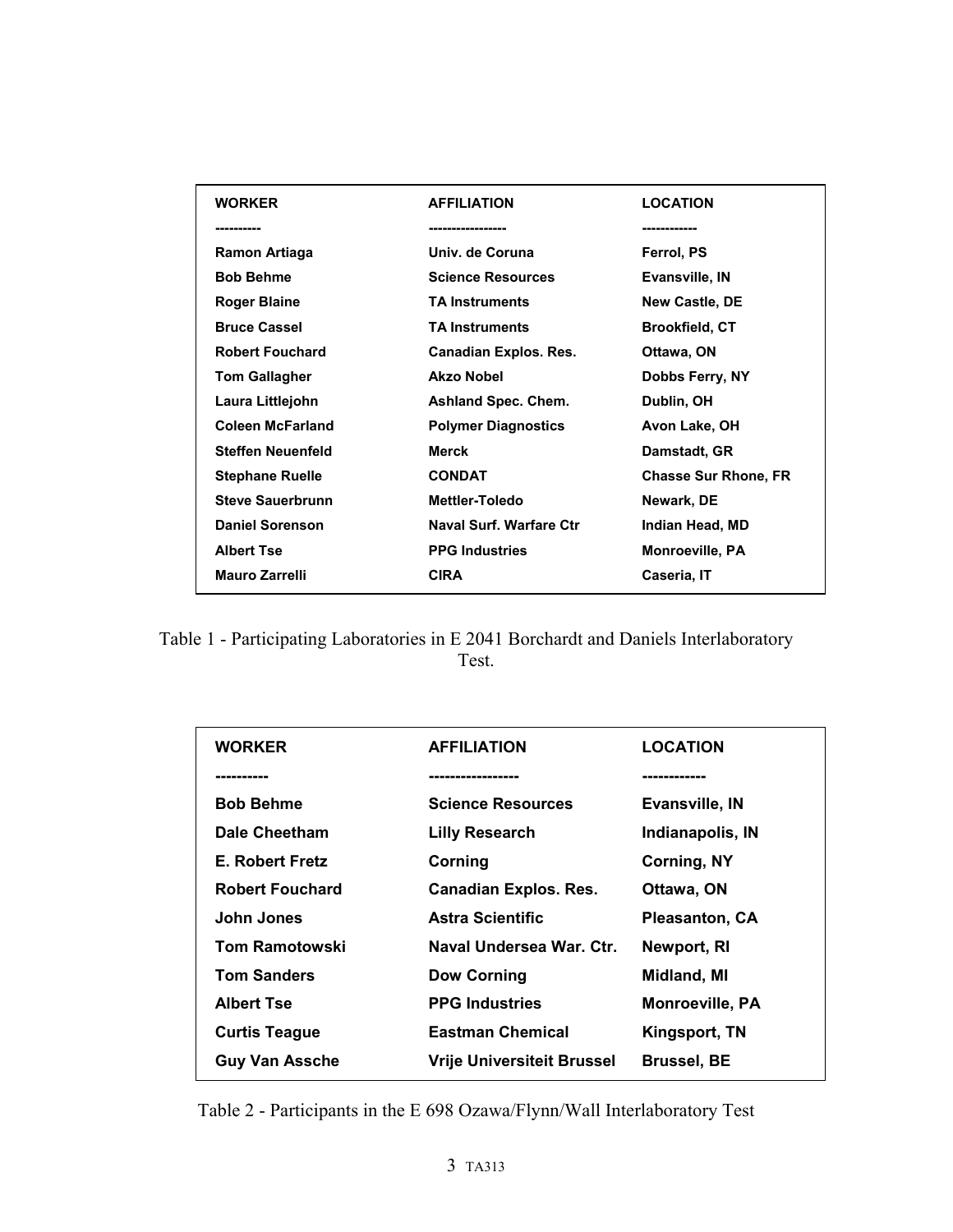#### **RESULTS AND DISCUSSION**

In any interlaboratory test, the results must be carefully examined, both statistically and with common sense, to provide results that a user of the data may find understandable and useful. This typically means "filtering out" results that were not run according to the experimental protocol and data that are outliers from those received by other laboratories. In all cases, some effort must be exerted to try to locate the sources of the discrepancy.

For E2041, data was received from 15 laboratories (one participant submitted two sets of results) and were statistically treated by ASTM International standard E691 (9). One laboratory was found to be a between-laboratory k outlier for activation energy, preexponential factor and reaction order. An attempt was made to work with the author to uncover the potential source of difficulty without success. The results of this laboratory were excluded from further consideration.

The results for a second laboratory were found to be a within-laboratory outlier for activation energy and between-laboratory k outlier for logarithm of the preexponential factor. For activation energy, the one outlying value was replaced by the mean value for the remaining four results (as is permitted by E 691). The results of the same laboratory were discarded for logarithm of the pre-exponential factor and reaction order.

The results of a third laboratory were found to be a between laboratory k outlier for the logarithm of the pre-exponential factor. It was found that the laboratory did not follow the experimental protocol the value of reaction order but rather fixed the value at 1.00. Thus the activation energy results were retained and the logarithm of the preexponential factor (which depends upon reaction order) and reaction order results were discarded.

| <b>PROPERTY</b>               | <b>ACTIVATION</b><br><b>ENERGY</b><br>(kJ/Mol) | Log [PRE-EXPON.<br><b>FACTOR</b><br>(Ln (1/min)) | <b>REACTION</b><br><b>ORDER</b> |
|-------------------------------|------------------------------------------------|--------------------------------------------------|---------------------------------|
| -------------                 | ---------                                      | --------------------                             | --------------                  |
| Mean                          | 165.1                                          | 17.2                                             | 1.32                            |
| Repeat. Std. Dev.             | 4.98                                           | 0.577                                            | 0.087                           |
| Repeat. Rel. Std. Dev. 3.02 % |                                                | 3.35%                                            | 6.58%                           |
| Repro. Std. Dev.              | 16.2                                           | 1.69                                             | 0.293                           |
| Repro. Rel. Std. Dev.         | 14%                                            | $12 \%$                                          | $22 \%$                         |
| <b>Number</b>                 | 14                                             | $12 \,$                                          | 13                              |

Table 3 - Interlaboratory test results for E2041 Borchardt and Daniels kinetics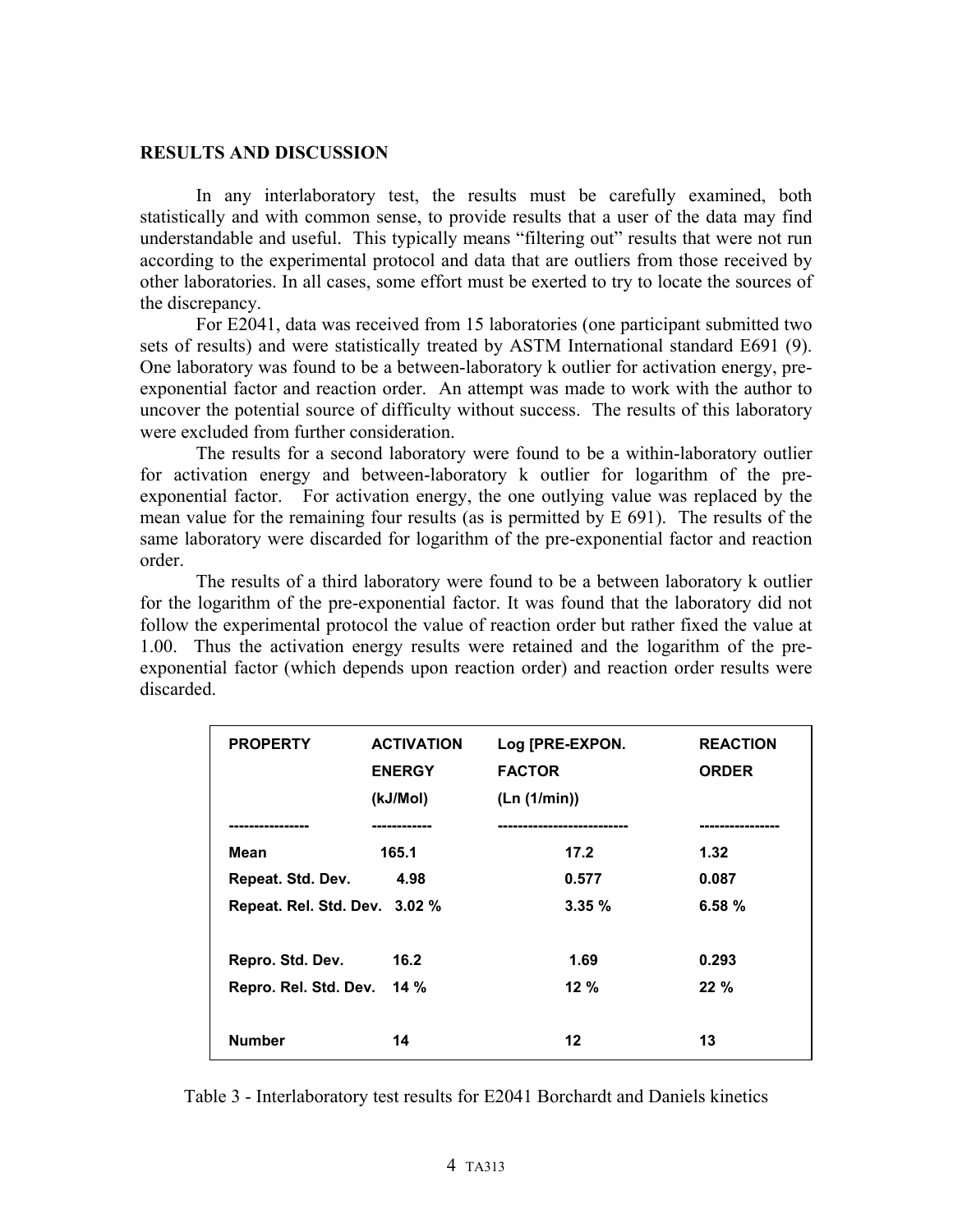The results for the remaining 14 laboratories for activation energy, 12 laboratories for logarithm of the pre-exponential factor and 13 laboratories for the reaction order are presented in Table 3.

For E698 Ozawa/Flynn/Wall kinetics, a total of 10 laboratories reported results for activation energy and logarithm of the pre-exponential factor. (The reaction order is assumed to be 1.0 in the Ozawa/Flynn/Wall approach.) The mean value and standard deviation for activation energy results were determined using E1970 (10). The results for two laboratories were found to be outliers at the 95 % confidence level. These results were discarded. The mean value and standard deviation for activation energy and logarithm of the pre-exponential factor were determined for the remaining 8 laboratories and are presented in Table 4.

The relative standard deviation of activation energy is obtained from the best-fit straight-line slope used to determine the activation energy. The relative standard deviation values obtained from each laboratory were "pooled" according to E1970 are presented in Table 4. The relative standard deviation of the logarithm of the preexponential factor was calculated from the propagation of uncertainties (11) and is also presented in Table 4.

| <b>PROPERTY</b>               | <b>ACTIVATION</b><br><b>ENERGY</b><br>(kJ/Mol) | Log [PRE-EXPON.<br><b>FACTOR</b><br>(Ln (1/min)) | <b>REACTION</b><br><b>ORDER</b> |
|-------------------------------|------------------------------------------------|--------------------------------------------------|---------------------------------|
|                               |                                                |                                                  |                                 |
| Mean                          | 145.5                                          | 15.2                                             | 1.00                            |
| Repeat. Std. Dev.             | 3.74                                           | 0.62                                             |                                 |
| Repeat. Rel. Std. Dev. 2.58 % |                                                | 4.09%                                            |                                 |
|                               |                                                |                                                  |                                 |
| Repro. Std. Dev.              | 9.41                                           | 1.28                                             |                                 |
| Repro. Rel. Std. Dev.         | 6.47%                                          | 8.44%                                            |                                 |
|                               |                                                |                                                  |                                 |
| <b>Number</b>                 | 8                                              | 8                                                |                                 |

Table 4 - Precision for E698 Ozawa/Flynn/Wall Kinetics

### **DISCUSSION**

The within laboratory activation energy relative standard deviations for E2041 and E698 are 3.0 and 2.6 % and are indistinguishable according the statistical F-test. The between laboratory activation energy relative standard deviations were 14 and 6.5 %, respectively. This indicates that the within laboratory precision for the two methods is comparable but that E698 is substantial more reproducible from one laboratory to the next.

The mean values for activation energy were found to be 165 kJ/mol for E2041 and 146 kJ/mol for E698. The logarithm of the pre-exponential factors was 17.2 and 15.2, respectively with the pre-exponential factor expressed as min<sup>-1</sup>. The Borchardt and Daniels approach determined the reaction order to be 1.32 while the Ozawa/Flynn/Wall approach assumes the value to be unity. The activation energy values are within two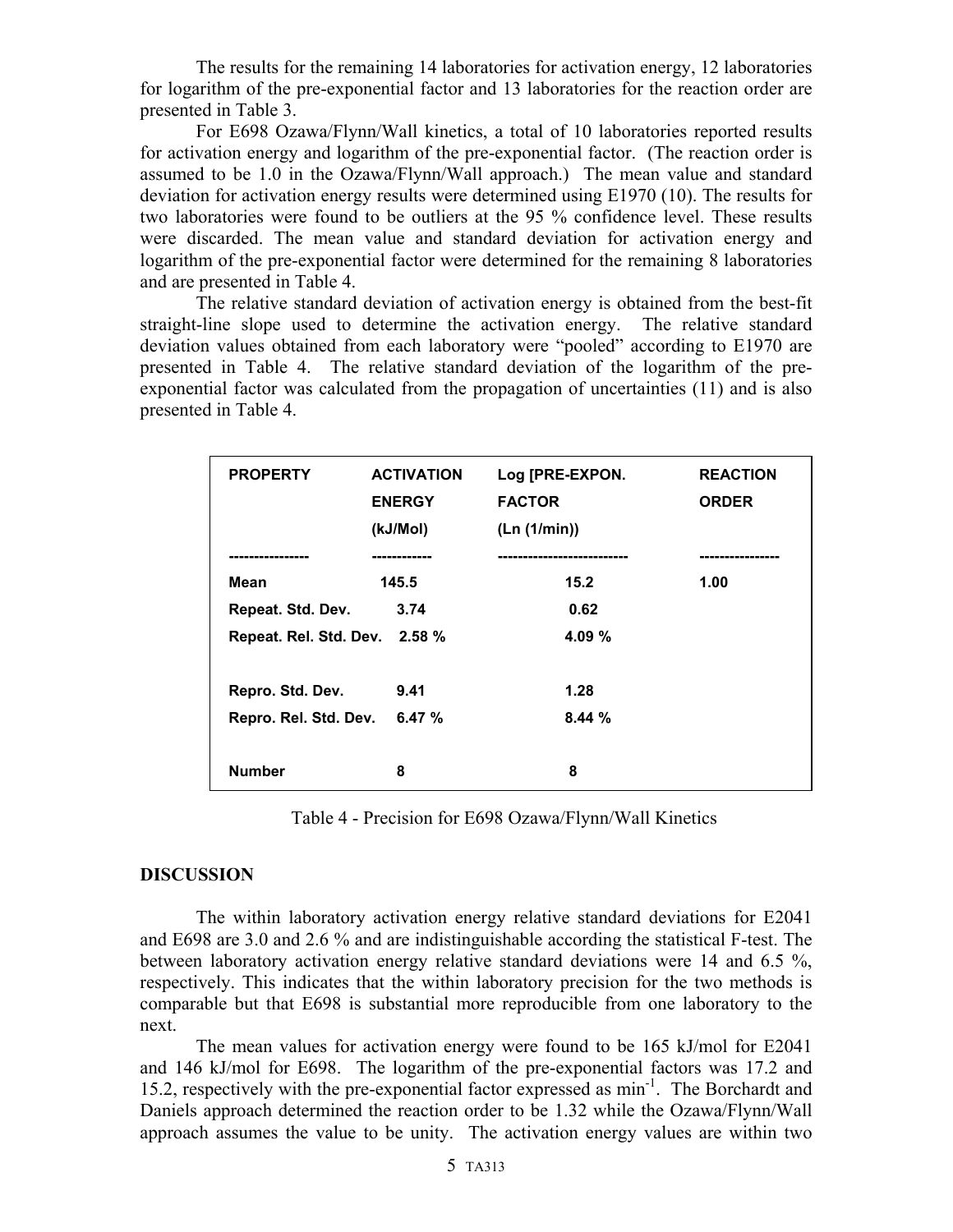standard deviations of each other, and they are statistical dissimilar at the 95 % confidence level. Similarly the logarithm of the pre-exponential factor and the reaction order are within two standard deviations of each other, but as they are related, no significance is attributable to their similarity or difference.

### **SUMMARY**

The DSC kinetic approach of E698 Ozawa/Flynn/Wall and E2041 Borchard and Daniels were found to provide comparable values for activation energy, logarithm of the pre-exponential factor and reaction order. The within laboratory precision for the two methods are also similar. However, E698 Ozawa/Flynn/Wall method showed between laboratory reproducibility that was better by a factor of 2 from that of E2041 Borchardt and Daniels. In contrast, the time required to obtain results using the E2041 Borchardt and Daniels approach is on the order of 1 hour while that for the E698 Ozawa/Flynn/Wall method is about one day.

## **REFERENCES**

- 1. James McCarty and Allan Duswalt, personal communication. 1979
- 2. E698, "Arrhenius Kinetic Constants for Thermally Unstable Materials", ASTM International, West Conshohocken, PA.
- 3. E2041, "Estimating Kinetic Parameters by Differential Scanning Calorimetry Using the Borchardt and Daniels Method", ASTM International, West Conshohocken, PA
- 4. H.J. Borchardt and F. Daniels, "The Application of Differential Thermal Analysis to the Study of Reaction Kinetics", *Journal of the American Chemical Society*, **1957**, 79, pp. 41-46
- 5. T. Ozawa, "Kinetic Analysis of Derivative Curves in Thermal Analysis", *Journal of Thermal Analysis*, **1970**, 2 pp. 301-324.
- 6. J.H. Flynn and L.A. Wall, "A Quick, Direct Method for the Determination of Activation Energy from Thermogravimetric Data", *Polymer* Letters, **1966**, 4 pp. 323-328.
- 7. E2070, "Kinetic Parameters by Differential Scanning Calorimetry Using Isothermal Methods", ASTM International, West Conshohocken, PA
- 8. J. Sestak and G. Berggren, "Study of the Kinetics of the Mechanism of Solid-Solid Reactions at Increasing Temperature", *Thermochimica Acta*, **1971**, 3 pp.1- 12.
- 9. E691, "Conducting an Interlaboratory Study to Determine the Precision of a Test Method", ASTM International, West Conshohocken, PA.
- 10. E1970, "Statistical Treatment of Thermoanalytical Data", ASTM International, West Conshohocken, PA.
- 11. "Guide to the Expression of Uncertainty in Measurements", 1995, International Standards Organization, Geneva, Switzerland

## **KEYWORDS**

differential scanning calorimetry, kinetics, organics